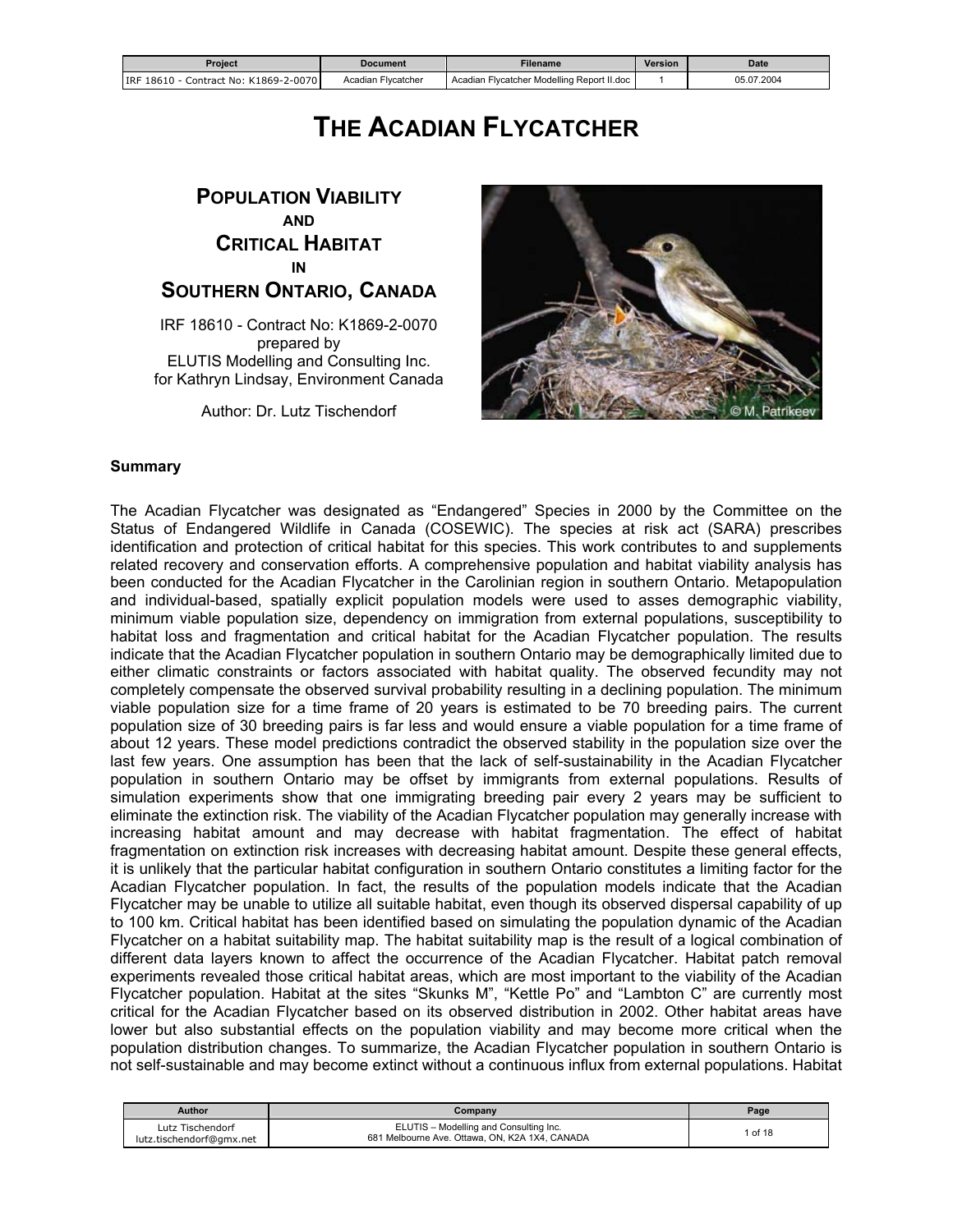<span id="page-1-0"></span>

| Proiect                                | Document           | <b>Filename</b>                            | <b>Version</b> | Date       |
|----------------------------------------|--------------------|--------------------------------------------|----------------|------------|
| Contract No: K1869-2-0070<br>IRF 18610 | Acadian Flycatcher | Acadian Flycatcher Modelling Report II.doc |                | 05.07.2004 |

amount is not likely to be a limiting factor but critical habitat areas must be protected here and elsewhere to ensure a long-term survival of the Acadian Flycatcher in Canada.

#### **List of contents**

| 1.1            |  |
|----------------|--|
| 1.2            |  |
| 121            |  |
| 122            |  |
| 123            |  |
| 124            |  |
| 1.2.5          |  |
|                |  |
| 1.3.1          |  |
| 1.3.2          |  |
| 1.3.3          |  |
| 1.3.4          |  |
| $\overline{2}$ |  |
|                |  |
|                |  |
|                |  |

# **Notice**

**The results provided in this report are subject to an unknown degree of uncertainty. There is substantial uncertainty in the knowledge of demographic data, such as fecundity, survival and dispersal distances. There is also uncertainty in the habitat suitability models, which may be reflected in an incorrect habitat suitability map. This uncertainty and its propagation over time is partly considered in the demographic and environmental stochasticity of the population model. Due to the stochastic nature of the population models, simulation runs were replicated up to 1000 times and results are averages out of those replicate simulation runs. Absolute numbers should be interpreted with caution. Instead trends and differences between different simulation runs (scenarios) are generally more trustworthy. All information used in this work have been discussed with members of the recovery team and verified as well as substituted from the scientific, peerreviewed literature. The work therefore represents our best possible educated "guess" based on our current knowledge of the biology, life history and habitat requirements for this species.** 

| <b>Author</b>                                | Company                                                                                  | Page    |
|----------------------------------------------|------------------------------------------------------------------------------------------|---------|
| Lutz Tischendorf<br>lutz.tischendorf@gmx.net | ELUTIS - Modelling and Consulting Inc.<br>681 Melbourne Ave. Ottawa, ON, K2A 1X4, CANADA | 2 of 18 |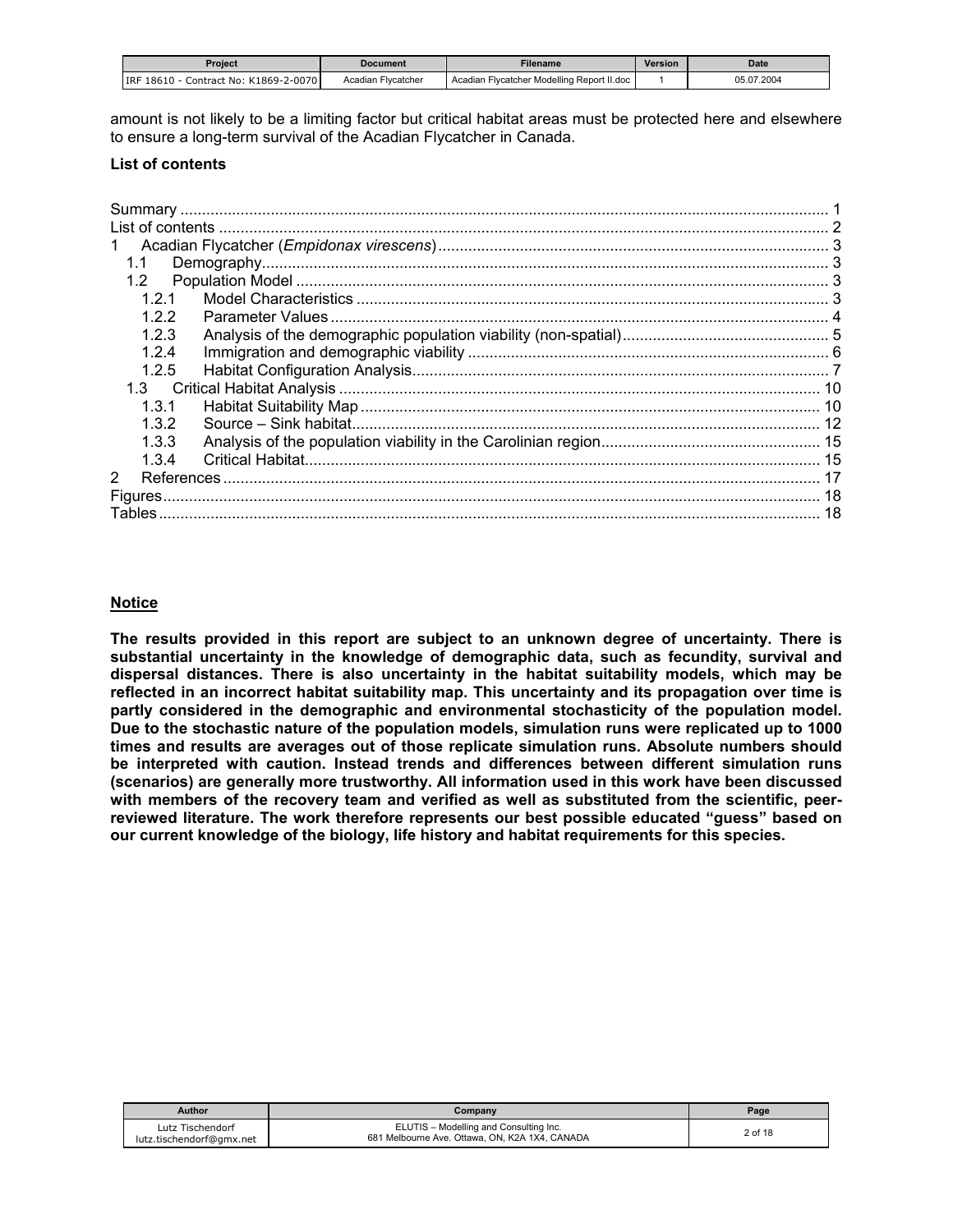<span id="page-2-0"></span>

| Proiect                                  | Document           | Filename                                   | Version | Date       |
|------------------------------------------|--------------------|--------------------------------------------|---------|------------|
| Contract No: K1869-2-0070<br>IRF 18610 - | Acadian Flycatcher | Acadian Flycatcher Modelling Report II.doc |         | 05.07.2004 |

### **1 Acadian Flycatcher (***Empidonax virescens***)**

### **1.1 Demography**

The demographic characteristics for the Acadian Flycatcher (ACFL) in the Carolinian Region in southern Ontario have been compiled based on published data from the literature and in collaboration with the Recovery Team and external experts, in particular Bridget Stutchbury and Bonnie Woolfenden. See also the following references for life-history information on the ACFL (Wilson and Cooper 1998, Schmidt and Whelan 1999, Bisson et al. 2000, Robinson and Robinson 2001).

| <b>Characteristic</b>                         | <b>Observation</b>                                                                                                                                                                                                           | <b>References</b>                                                                    |
|-----------------------------------------------|------------------------------------------------------------------------------------------------------------------------------------------------------------------------------------------------------------------------------|--------------------------------------------------------------------------------------|
| Breeding period (ON)                          | mid-June to mid-July                                                                                                                                                                                                         | Whitehead and Taylor 2002                                                            |
| Clutch size                                   | $1 - 4$<br>avg. 2.92 and 2.94 in Michigan (n=25,95)<br>avg. 2.76 in in Indiana (n=580)<br>avg. 2.90 in Arkansas (n=213)<br>avg. 2.50 in Ontario                                                                              | Woolfenden & Stutchbury 2002<br>Whitehead and Taylor 2002<br>Stutchbury, pers. comm. |
| Broods/year (PA)                              |                                                                                                                                                                                                                              | Woolfenden & Stutchbury 2002                                                         |
| Incubation period                             | 13 - 15 days                                                                                                                                                                                                                 | Whitehead and Taylor 2002                                                            |
| Fledging period                               | unknown                                                                                                                                                                                                                      | Whitehead and Taylor 2002                                                            |
| Maturity                                      | breed at 1 year                                                                                                                                                                                                              | Whitehead and Taylor 2002                                                            |
| Life Span                                     | 10 yrs maximum, 2.5 yr estimated average                                                                                                                                                                                     | Stutchbury, pers. comm                                                               |
| <b>Cowbird Parasitism</b>                     | 11% parasitized (ON: 2002)                                                                                                                                                                                                   | Woolfenden & Stutchbury 2002                                                         |
| <b>Fledging Success</b>                       | $2.57 + 0.5$ fldg (n = 18) (ON: 2002)                                                                                                                                                                                        | Woolfenden & Stutchbury 2002                                                         |
| <b>Nesting Success</b>                        | 60% per female (ON: 2002)                                                                                                                                                                                                    | Woolfenden & Stutchbury 2002                                                         |
| <b>Ontario Population Size</b>                | 35 males/ 30 females                                                                                                                                                                                                         | Stutchbury, pers. comm.                                                              |
| Stage/Age class                               | iuvenile / adult                                                                                                                                                                                                             |                                                                                      |
| <b>Annual Survival</b>                        | juvenile $0.25 \pm 0.05$ ; adult $0.5 \pm 0.1$                                                                                                                                                                               | Stutchbury, pers. comm.                                                              |
| Dispersal/Movement                            | unknown, max. 100 km                                                                                                                                                                                                         | Stutchbury, pers. comm.                                                              |
| <b>Average Territory Size</b>                 | avg. 1.5 ha                                                                                                                                                                                                                  | Stutchbury, pers. comm.                                                              |
| Carrying Capacity in the<br>Carolinian Region | potential (70 breeding pairs assumed)                                                                                                                                                                                        | Stutchbury, pers. comm.                                                              |
| <b>Habitat Requirements</b>                   | forest interior species, prefers large areas of<br>mature undisturbed forest > 40 ha in size,<br>avoids forest edges, nests are build more than<br>100 meters away from forest edges, closed<br>canopy > 94%, wooded ravines | Sedgwick and Knopf 1987<br>Donovan and Flather 2002                                  |
| Threat                                        | habitat loss and further fragmentation                                                                                                                                                                                       |                                                                                      |
| Sex Ratio                                     | 30 % more males than females, 43.5 % females                                                                                                                                                                                 | Stutchbury, pers. comm.                                                              |

#### **Table 1: Life history data for the Acadian Flycatcher**

#### **1.2 Population Model**

#### **1.2.1 Model Characteristics**

Two software programs RAMAS® GIS (Akçakaya and Root 2002) and PATCH (Schumaker 1998) were used to model the population dynamics of the Acadian Flycatcher. RAMAS® GIS provides a comprehensive set of tools to evaluate the viability of a population or a metapopulation, i.e. a population of populations, of which some may become extinct and re-colonized in isolated habitat fragments. PATCH allows to define and simulate a population model in terms of single individuals, which operate in a spatial, territorial environment. Both software programs allow to analyze the viability of populations and to rank the corresponding relative importance of habitat areas.

| <b>Author</b>                                | Company                                                                                  | Page    |
|----------------------------------------------|------------------------------------------------------------------------------------------|---------|
| Lutz Tischendorf<br>lutz.tischendorf@gmx.net | ELUTIS - Modelling and Consulting Inc.<br>681 Melbourne Ave. Ottawa, ON, K2A 1X4, CANADA | 3 of 18 |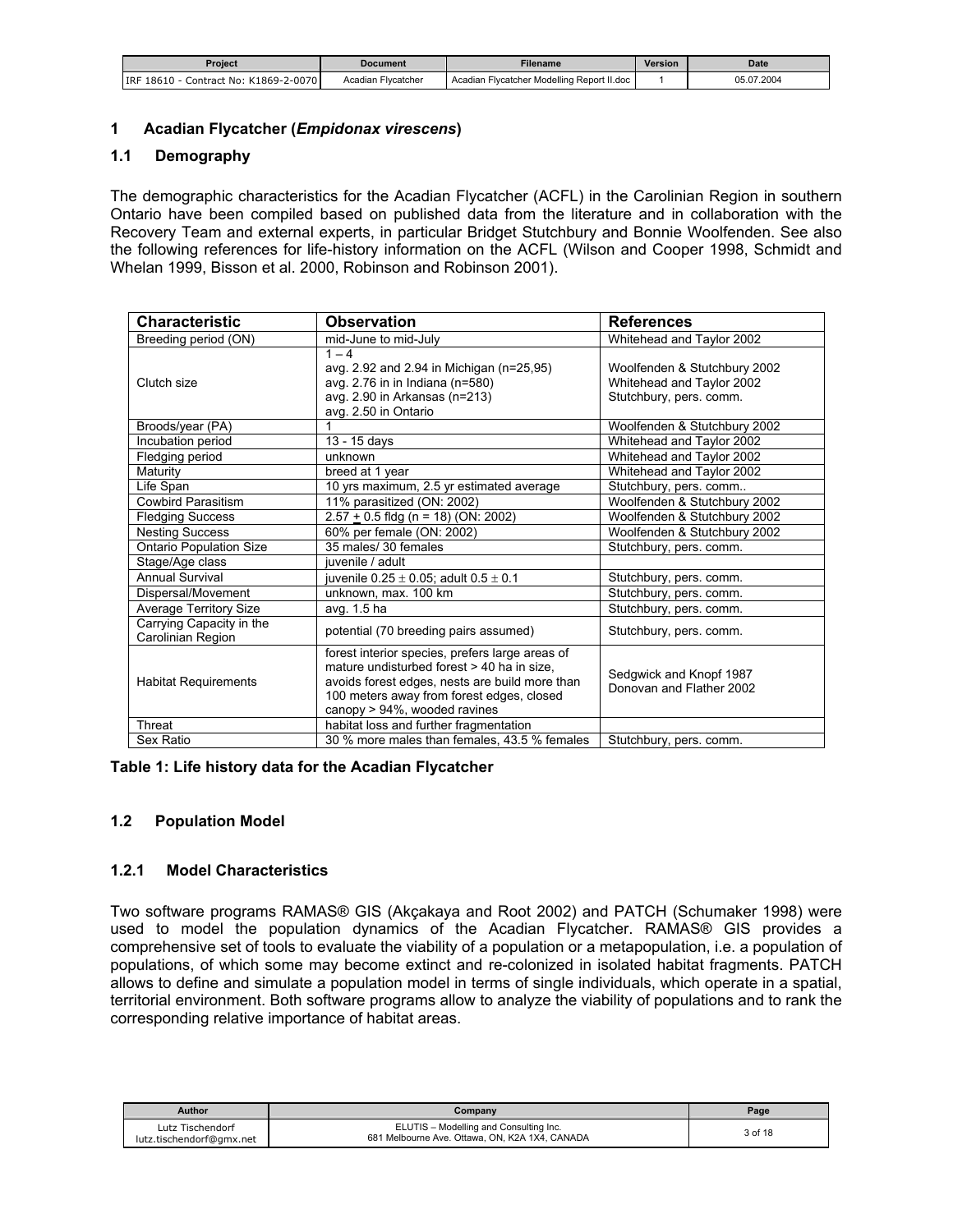<span id="page-3-0"></span>

| Proiect                                | Document           | Filename                                   | Version | Date       |
|----------------------------------------|--------------------|--------------------------------------------|---------|------------|
| Contract No: K1869-2-0070<br>IRF 18610 | Acadian Flycatcher | Acadian Flycatcher Modelling Report II.doc |         | 05.07.2004 |

### **1.2.2 Parameter Values**

A population model is defined by its conceptual structure (e.g. presence/absence, age classes, individual based) and by its parameter values. Latter must be defined based on the biology and life history of the species of interest.

Fecundity rates per female have been extracted from the literature and discussed with the Recovery Team, in particular Bridget Stutchbury and Bonnie Woolfenden. According to data published for the ACFL in the Birds of North America series, the mean clutch size in the southern range of the ACFL distribution varies from 2.76 to 2.9. Observations for Ontario indicate a lower mean clutch size of 2.5. The ACFL may attempt up to 4 nests in its southern range of distribution, but only 1 nest in Ontario. Hatching success is generally high (see Whitehead and Taylor 2002) but nest success varies widely. The effective nest success rate per pair per season is not known. While nest success may be as low as 30 percent, additional nest attempts may result in at least one successful nest per pair per female. Since there is much uncertainty about the effective reproductive rate per pair (after considering nest success, multiple nest attempts), the fecundity rate for the population model will be based on the known average clutch size in Ontario.

Annual survival rates for adults and juveniles are unknown. The observed return rates for juveniles are about 25 percent and for adults 50 percent. These rates are likely much lower than the actual survival rates (Woolfenden, pers. com.), since many birds do not return, but move to different territories or regions. Deciding about fecundity and survival rates for the ACFL population model based on the data available today is not easy. The following experiment helped to make the most informed decision. One important clue is that ACFL populations seem to be viable in their southern range of distribution. For these populations, the average clutch sizes are known and consistent. It is also commonly agreed that survival rates of adults usually double those for juveniles. Furthermore, survival rates must be higher than the observed return rates. Using this information, the first step was to use the clutch sizes for the southern populations and adjust the survival rates in the population model so that it produced a stable population over a time frame of 100 years. Since there is no evidence that the survival rates are lower in Ontario, the rates extracted from this initial experiment were used for the final model (juvenile = 0.31, adult = 0.62). There is evidence, however, that the average clutch size in Ontario is lower than those observed in southern regions. This indicates a limitation to the fecundity rate for the ACFL in Ontario. The fecundity rate in the population model has therefore been adjusted to the observed average clutch size in Ontario (see Table 1), which will result in a less viable population for Ontario as observed by Stutchbury and Woolfenden. The parameter values used in the population model are listed in Table 2.

| <b>Parameter</b>                                       | Value/Range                                                            | <b>Comments</b>                                                                                                                                                                |
|--------------------------------------------------------|------------------------------------------------------------------------|--------------------------------------------------------------------------------------------------------------------------------------------------------------------------------|
| stage classes                                          | iuvenile/adult                                                         | Stutchbury, pers. comm.                                                                                                                                                        |
| juvenile fecundity                                     | 0                                                                      |                                                                                                                                                                                |
| adult fecundity (female<br>juveniles per female adult) | $1.0875 \pm 0.108$ (10% stddev.)                                       | 1 (brood) * 2.57 (fledglings) * 0.435 (sex ratio) = 1.0875                                                                                                                     |
| juvenile survival                                      | $0.31 \pm 0.031$ (10% stddev.)                                         | estimated (see text)                                                                                                                                                           |
| adult survival                                         | $0.62 \pm 0.062$ (10% stddev.)                                         | estimated (see text)                                                                                                                                                           |
| density dependence                                     | ceiling exp. growth up to<br>carrying capacity of 70<br>breeding pairs | estimated                                                                                                                                                                      |
| simulated years                                        | 100                                                                    |                                                                                                                                                                                |
| initial population size                                | 30                                                                     | Stutchbury, pers. comm                                                                                                                                                         |
| replications                                           | 1000                                                                   |                                                                                                                                                                                |
| dispersal                                              | negative exponential up to<br>100 km                                   | Stutchbury, pers. comm                                                                                                                                                         |
| demographic stochasticity                              | yes                                                                    | number of survivors and dispersers (emigrants) to be<br>sampled from binomial distributions, number of young from<br>a Poisson distribution. (important for small populations) |
| environmental stochasticity                            | lognormal                                                              | statistical distribution (normal or lognormal) to be used in<br>sampling random numbers for vital rates                                                                        |

# Table 2: Parameter values for the ACFL population model (RAMAS© GIS)

| Author                                       | Company                                                                                  | Page    |
|----------------------------------------------|------------------------------------------------------------------------------------------|---------|
| Lutz Tischendorf<br>lutz.tischendorf@gmx.net | ELUTIS - Modelling and Consulting Inc.<br>681 Melbourne Ave. Ottawa, ON, K2A 1X4, CANADA | 4 of 18 |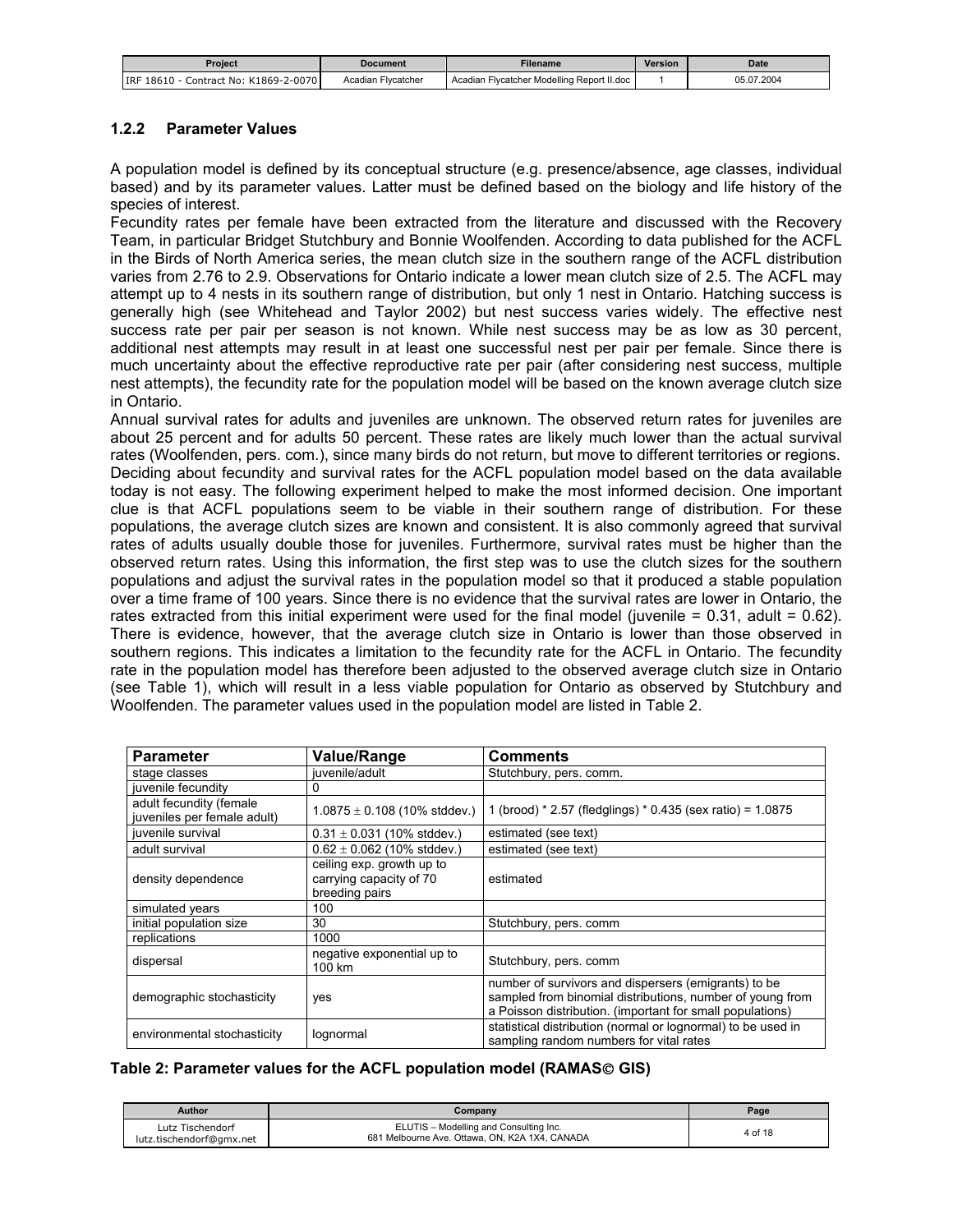<span id="page-4-0"></span>

| Proiect                                  | Document           | Filename                                   | Version | Date       |
|------------------------------------------|--------------------|--------------------------------------------|---------|------------|
| Contract No: K1869-2-0070<br>IRF 18610 - | Acadian Flycatcher | Acadian Flycatcher Modelling Report II.doc |         | 05.07.2004 |

The population model is a "female only" model and the results are based on the number of females. The lower proportion of females in the population (uneven sex ratio, see Table 1) is reflected in the adult fecundity rate. This adjustment (see Table 2) implies that the number of female offspring is less than 50 percent. Another reason for the uneven sex ratio may be a lower survival probability for female adults. If this is the case, the model will slightly underestimate the fecundity of the population resulting in conservative results with respect to the viability of the population.

### **1.2.3 Analysis of the demographic population viability (non-spatial)**

The viability of a non-spatial ACFL population was analyzed based on the model parameter values presented in 1.2.2 using RAMAS<sup>®</sup> GIS. This non-spatial population model assumes that all breeding females reside in one single habitat patch (a cluster of adjacent territories). No dispersal was required and the population could grow exponentially up to a carrying capacity of 70 individuals. The results of this nonspatial population model identify the demographic viability of the population and will serve as a benchmark for the results of subsequent spatially explicit population and habitat viability analyses. The results are presented in Figure 1.

The graph Figure 1a shows the average population abundance over the time span of 100 years. The vertical lines indicate the range of the standard deviation and the red trapeziums show the observed maximum and minimum values. The maximum values are cut off at the carrying capacity of 70 individuals (breeding pairs). The simulation results predict a distinctive population decline on average down to 1 female individual over 100 years. The predicted probability of extinction (or extinction risk) is 93 percent. The extinction risk is calculated as the proportion of replicate simulation runs in which the population became extinct. In this case the population went extinct in 933 out of 1000 replicate simulation runs.



| Author                                       | Company                                                                                  | Page    |
|----------------------------------------------|------------------------------------------------------------------------------------------|---------|
| Lutz Tischendorf<br>lutz.tischendorf@gmx.net | ELUTIS - Modelling and Consulting Inc.<br>681 Melbourne Ave. Ottawa, ON, K2A 1X4, CANADA | 5 of 18 |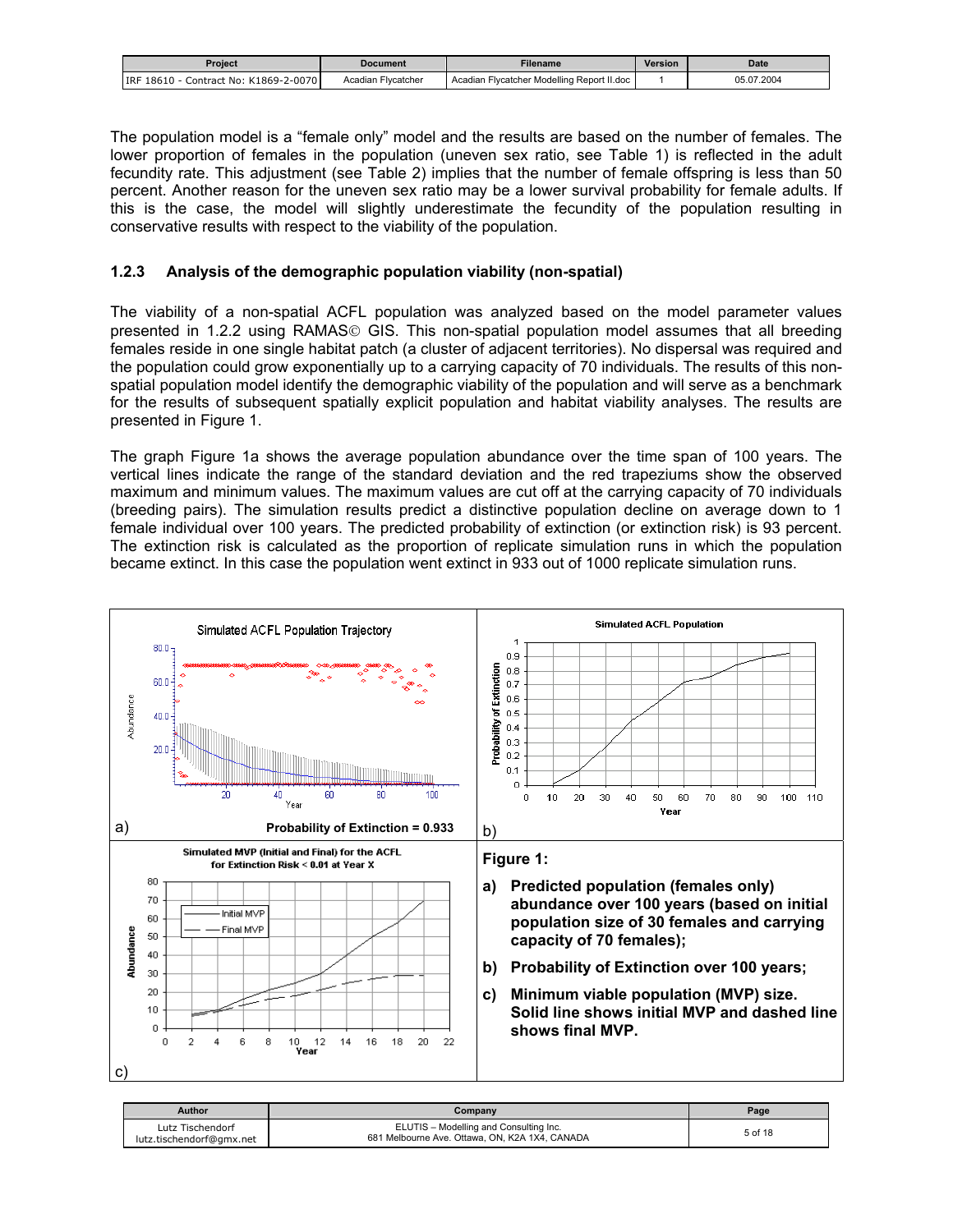<span id="page-5-0"></span>

| Proiect                                    | <b>Document</b>    | <b>Filename</b>                            | <b>Version</b> | <b>Date</b> |
|--------------------------------------------|--------------------|--------------------------------------------|----------------|-------------|
| Contract No: K1869-2-0070<br>IRF 18610 - 0 | Acadian Flycatcher | Acadian Flycatcher Modelling Report II.doc |                | 05.07.2004  |

The graph in Figure 1b shows the extinction risk as a function of time. Due to the proliferation of uncertainty and the accumulated effects of stochastic events throughout the course of the simulation (and also in nature), the extinction risk increases over time. The results indicate a low extinction risk for a time span of up to ten years and a 93 percent risk of extinction after 100 years. These numbers are based on the initial population size of 30 breeding pairs and a carrying capacity of 70 breeding pairs.

The graph in Figure 1c shows the minimum viable population size (MVP) for a 99 percent viable population (extinction risk of less than 1 percent) over different time spans. For example, an initial population size of 30 breeding pairs is required to realize a 99 percent viable population over a time span of 12 years. This initial population of 30 breeding pairs would decline during the 12 years to a final population size of 25 pairs.

The results of this non-spatial population viability analysis indicate that the ACFL population in Canada, according to our current understanding of the local life history and carrying capacity, is demographically limited and not intrinsically self-sustainable. The ACFL population is likely to decline without continual immigration from external populations residing south of the Canadian border.

#### **Predictions from PATCH**

Population dynamics for the Acadian Flycatcher have also been simulated with the individual based, spatially explicit model PATCH. The model parameters correspond to those used in RAMAS© GIS (see Table 2). All 70 available territories (carrying capacity) were grouped adjacent to each other into one circular patch of habitat. This setting allows movement between territories only, but does not require movement across non-habitat. It is therefore the closest approximation to a non-spatial setting as used in RAMAS© GIS. The predicted projection of the population abundance over 100 years is shown in Figure 2. The predicted decline in population size is comparable to those calculated by RAMAS<sup>©</sup> GIS.



**Figure 2: Population abundance for the Acadian Flycatcher in non-fragmented habitat simulated with PATCH. Standard error bars are symmetric and are shown for one direction only. The initial peak in the abundance is attributed to the initial distribution of adult individuals only (non-stable initial age abundance distribution).** 

#### **1.2.4 Immigration and demographic viability**

The assumed dependency of the Canadian ACFL population on immigration from external populations has been evaluated in a separate set of simulations. The effect of immigration on the Canadian ACFL population is shown in Figure 3. The simulation results suggest that one immigrating breeding pair

| <b>Author</b>                                | Company                                                                                  | Page    |
|----------------------------------------------|------------------------------------------------------------------------------------------|---------|
| Lutz Tischendorf<br>lutz.tischendorf@gmx.net | ELUTIS - Modelling and Consulting Inc.<br>681 Melbourne Ave. Ottawa, ON, K2A 1X4, CANADA | 6 of 18 |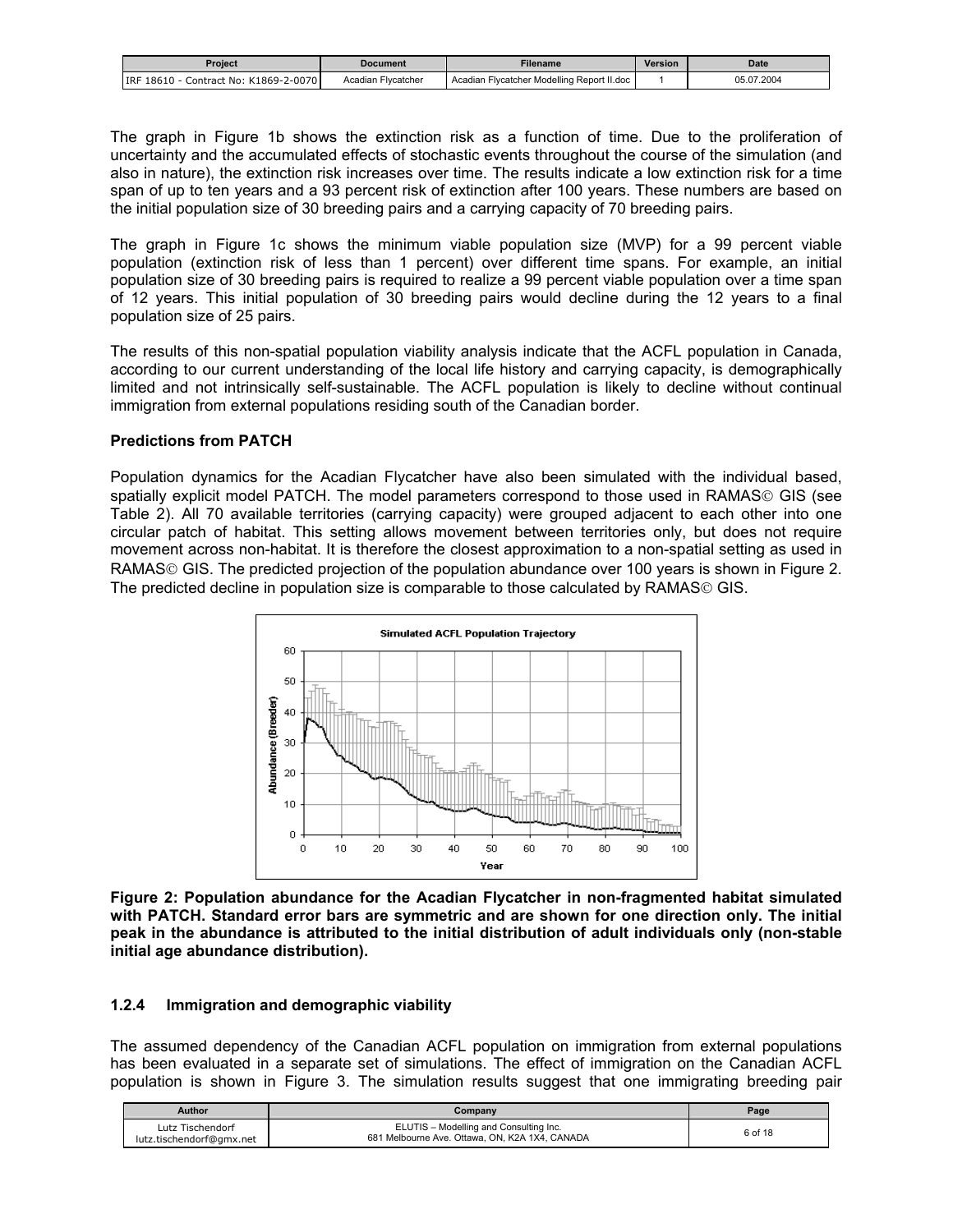<span id="page-6-0"></span>

| Proiect                                       | Document           | Filename                                   | Version | <b>Date</b> |
|-----------------------------------------------|--------------------|--------------------------------------------|---------|-------------|
| <b>IRF 18610</b><br>Contract No: K1869-2-0070 | Acadian Flycatcher | Acadian Flycatcher Modelling Report II.doc |         | 05.07.2004  |

(female) per year should be sufficient to eliminate the extinction risk for the ACFL population. Even one immigrating pair every 5 years may reduce the extinction risk to near 10 percent. This quite strong effect of only very few immigrants is surprising. However, these immigrants will reproduce in the population and will boost the overall fecundity of the population, which seems to be lower in the northern range of the species distribution and responsible for the low viability of the ACFL population in Canada.



**Figure 3: Effect of immigrating breeding pairs from other ACFL populations into the Canadian ACFL population on the extinction risk. One immigrating breeding pair every two years (0.5 on the x axis) may eliminate the extinction risk.** 

# **1.2.5 Habitat Configuration Analysis**

The effects of habitat amount and fragmentation have not been considered in the previous population viability analysis. The amount of habitat necessary to support a viable population can be estimated from the minimum viable population size times the average territory area. This extrapolation is appropriate when all territories are equally accessible to all members of the population. Habitat, however, is distributed in space and territories are often not adjacent to each other. In most situations, habitat is fragmented and its accessibility depends in part on the movement or dispersal capabilities of a species. Habitat fragmentation and its effect on population viability have become a major area of interest and research in recent conservation ecology. It has been shown in various studies, that the relative importance of habitat fragmentation depends on the actual amount of habitat in a landscape. The following analysis shall help to understand the effects of habitat amount and fragmentation on the viability of the Acadian Flycatcher based on our current understanding of its population biology.

In order to address this question, 60 simple landscapes have been generated using an algorithm published in Fahrig (1997, 1998), Tischendorf and Fahrig (2000) and Tischendorf (2001). Each landscape consists of 100x100 pixels of 125 meter edge length per pixel. The extent of a landscape is therefore 12.5 km resulting in an area of 156.25 square km. The pixel size of 1.5625 ha corresponds roughly to the size of one territory of the Acadian Flycatcher (see 1.1, Table 1). The value of each pixel can be either habitat or non-habitat (matrix). The algorithm used for generating the landscapes allows habitat to be distributed across the landscapes in a more or less fragmented way. Some exemplary landscape models are shown in Figure 4. The amount of habitat (or number of 1.56 ha territories) was varied between 20 and 80 and the fragmentation for each of the habitat levels was varied across 6 levels from low to high. In Figure 4 each row shows from left to right increasingly fragmented distributions of a certain number of 1.56 ha territories (or habitat amount). The numbers to the right of the figures show the actual number of 1.56 ha territories and the degree of fragmentation. Fragmentation was measured using the "effective number of habitat patches (EN)<sup>"</sup> (whereas patches are adjacent pixels in the model or neighbouring territories in

| Author                                       | <b>Company</b>                                                                           | Page               |
|----------------------------------------------|------------------------------------------------------------------------------------------|--------------------|
| Lutz Tischendorf<br>lutz.tischendorf@gmx.net | ELUTIS - Modelling and Consulting Inc.<br>681 Melbourne Ave. Ottawa, ON, K2A 1X4, CANADA | <sup>7</sup> of 18 |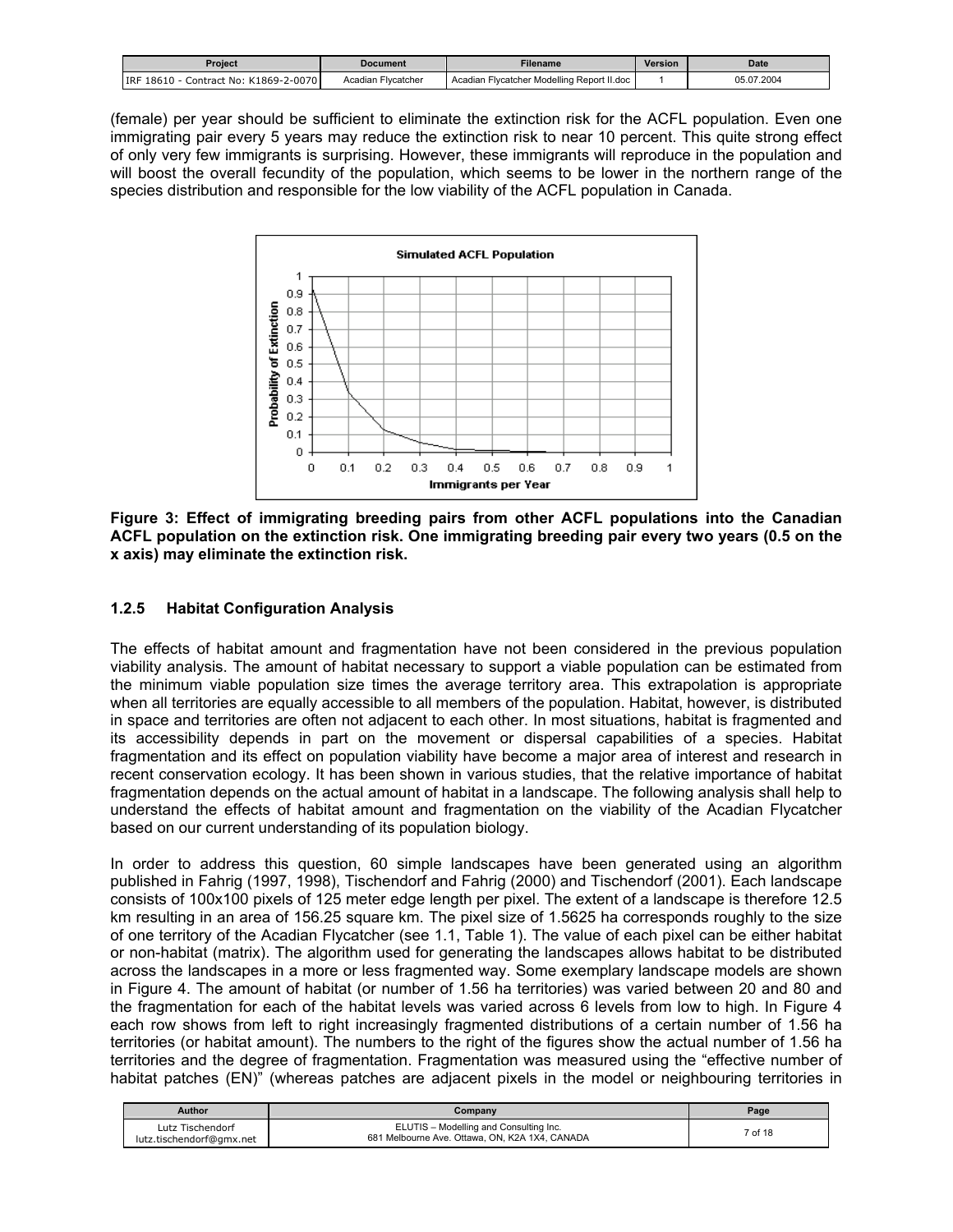<span id="page-7-0"></span>

| Proiect                                | Document           | Filename                                   | Version | Date       |
|----------------------------------------|--------------------|--------------------------------------------|---------|------------|
| IRF 18610<br>Contract No: K1869-2-0070 | Acadian Flycatcher | Acadian Flycatcher Modelling Report II.doc |         | 05.07.2004 |

reality). This new measure of fragmentation was recently developed by Jochen Jaeger (Jaeger et al. 2003). EN has the following features: it is an increasing function of the number of patches; it is an increasing function of the similarity of patch sizes; it is conceptually independent of habitat amount; and it is independent of patch shape and dispersion.



**Figure 4: Landscape models used to examine the effect of habitat amount and fragmentation on the probability of extinction for the ACFL. Each row shows 3 (out of actually 6) landscapes containing equal, but increasingly fragmented (left to right), amounts of habitat (green/dark areas).** 

On each of the 60 generated landscapes the population model of the ACFL as described in 1.2.1 was executed using RAMAS© GIS. The population was initially distributed across all territories (habitat pixels in the generated landscapes). The carrying capacity was identical to the number of territories and the initial total population size was half the carrying capacity for each landscape. In addition to the non-spatial model described in 1.2.1, individuals were allowed to move within the landscapes. The maximum dispersal distance of the ACFL was estimated to be 10 km. (This distance is lower than the maximum distance observed in nature (see Table 1), but corresponds to the 12.5 km extent of the modelled landscapes). This distance was used as a maximum in a negative exponential function. Probability of extinction was measured for each simulation and subsequently related to the habitat amount (# of 1.56 ha territories) and habitat fragmentation (EN, see above). The results are shown in Figure 5-7.

| <b>Author</b>                                | Company                                                                                  | Page    |
|----------------------------------------------|------------------------------------------------------------------------------------------|---------|
| Lutz Tischendorf<br>lutz.tischendorf@gmx.net | ELUTIS - Modelling and Consulting Inc.<br>681 Melbourne Ave. Ottawa, ON, K2A 1X4, CANADA | 8 of 18 |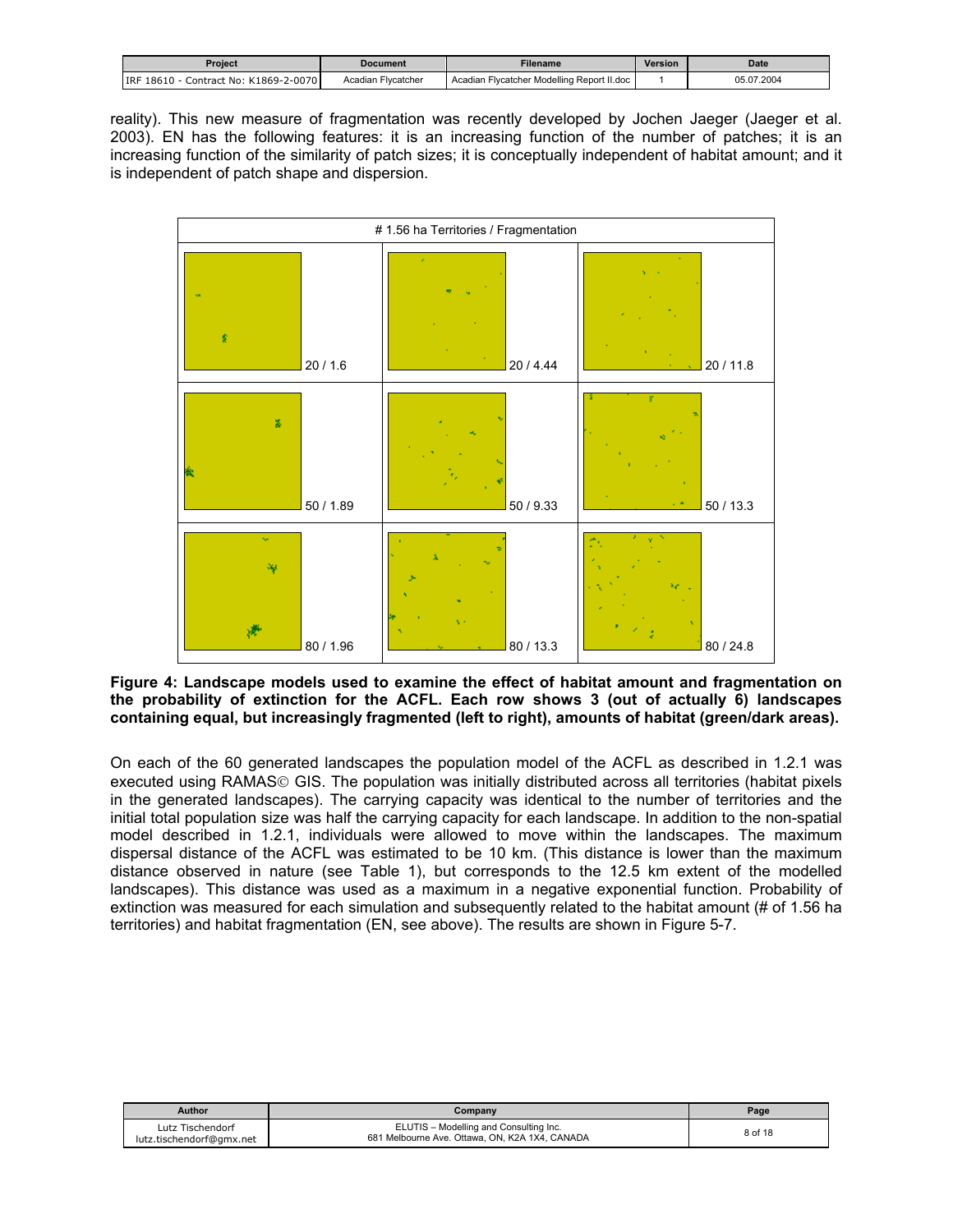<span id="page-8-0"></span>

| Proiect                                  | <b>Document</b>    | Filename                                   | <b>Version</b> | <b>Date</b> |
|------------------------------------------|--------------------|--------------------------------------------|----------------|-------------|
| Contract No: K1869-2-0070<br>IRF 18610 - | Acadian Flycatcher | Acadian Flycatcher Modelling Report II.doc |                | 05.07.2004  |



**Figure 5: Effect of habitat amount on the probability of extinction. The probability of extinction increases with decreasing habitat amount, but is affected by the spatial distribution of habitat as indicated by the dispersion of the plots.** 



**Figure 6: Effect of habitat fragmentation on the probability of extinction. Increasing habitat fragmentation results in overall higher extinction risk, but also depends on the amount of habitat in the landscape.** 

| <b>Author</b>                                | Company                                                                                  | Page    |
|----------------------------------------------|------------------------------------------------------------------------------------------|---------|
| Lutz Tischendorf<br>lutz.tischendorf@gmx.net | ELUTIS - Modelling and Consulting Inc.<br>681 Melbourne Ave. Ottawa, ON, K2A 1X4, CANADA | 9 of 18 |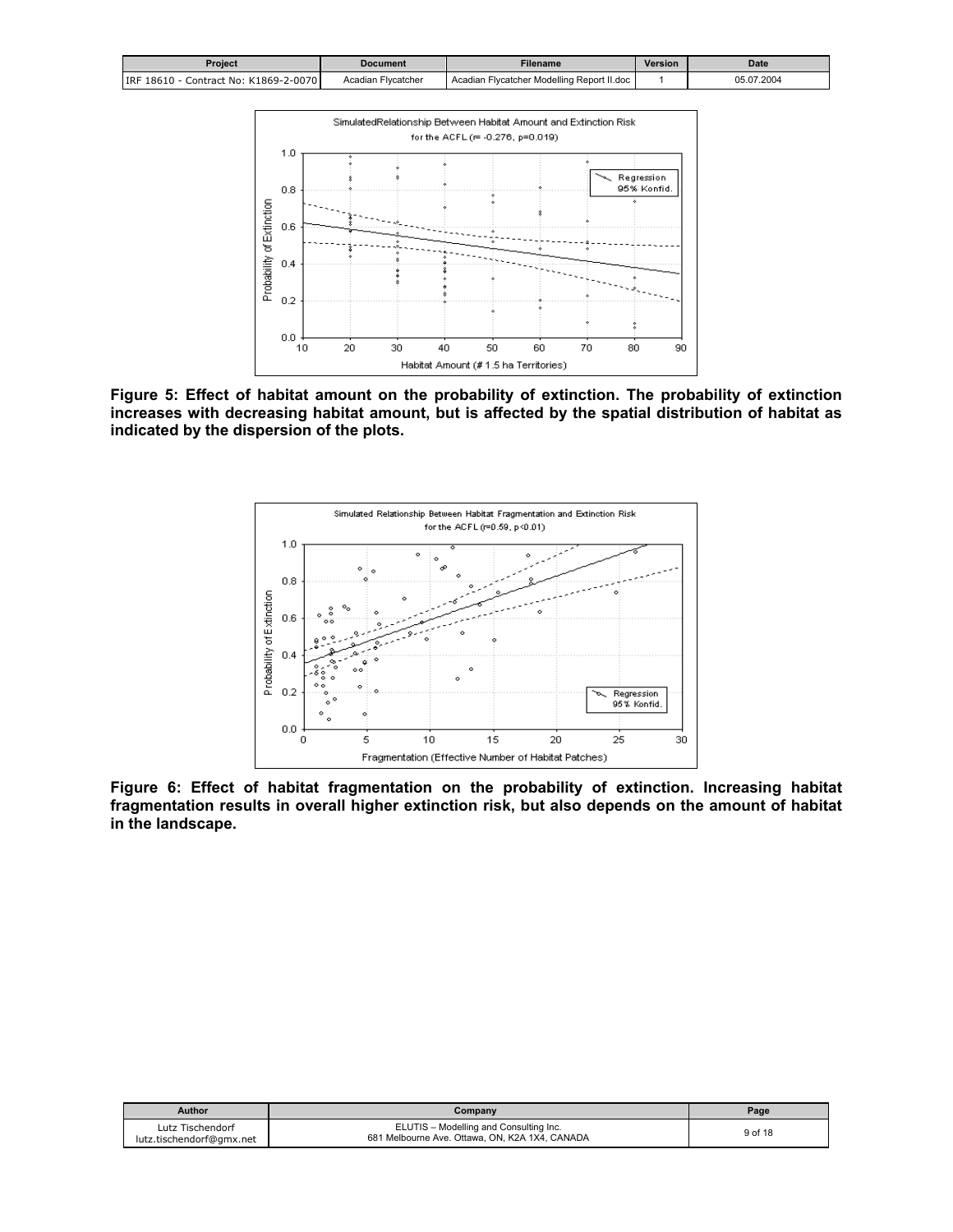<span id="page-9-0"></span>

| Proiect                                    | Document           | Filename                                   | <b>Version</b> | Date       |
|--------------------------------------------|--------------------|--------------------------------------------|----------------|------------|
| Contract No: K1869-2-0070<br>IRF 18610 - 0 | Acadian Flycatcher | Acadian Flycatcher Modelling Report II.doc |                | 05.07.2004 |



**Figure 7: Interaction between habitat fragmentation and habitat amount. The data points are the slopes of the regression lines between habitat fragmentation (EN, see above) and the probability of extinction. The numbers at the plots show the corresponding correlation coefficient r, for the regressions. All regressions were significant at p=0.05. (although some of the relationships are non-linear). The slope of the regression between fragmentation and extinction risk increases slightly with decreasing habitat amount.** 

The results of this habitat configuration analysis indicate that a) habitat loss increases extinction risk, b) habitat fragmentation increases extinction risk and c) the effect of habitat fragmentation on extinction risk increases with decreasing habitat amount. Matrix quality, roads or landscape topography may still affect and challenge these relationships. The general pattern, however, is in line with the results of many other fragmentation studies.

# **1.3 Critical Habitat Analysis**

# **1.3.1 Habitat Suitability Map**

The critical habitat analysis for the ACFL in the Carolinian region is based on the habitat suitability map as shown in Figure 9. This map has been produced based on the currently known habitat preferences of the ACFL. (documentation of the habitat suitability model will be provided by Mike Flaxman) The geographical context for the habitat suitability map is shown in Figure 8. The occurrence range of the ACFL in southern Ontario is restricted to this area, which is bordered by Lake Ontario, Lake Erie and Lake Huron. Major urban areas are Toronto and Hamilton (east), London (central) and Windsor (west).

The habitat suitability map for the ACFL (Figure 8) contains 3 land cover types: no habitat, occupied habitat and unoccupied habitat. The occupied habitat comprises those areas, which were identified as habitat and which have been occupied by the ACFL. The unoccupied habitat shows those areas, which meet the known habitat requirements for the ACFL, but which are currently not occupied by this species.

The habitat suitability map as shown in Figure 9 has the following characteristics: north-south extent = 203 km, east-west extent = 400 km, pixel size =  $95.26m \times 95.26m$  (9074.250 m<sup>2</sup>). map size = 4193 x 2134 pixels, total area =  $81200 \text{ km}^2$ , occupied habitat area = 193 km<sup>2</sup>, unoccupied habitat area = 406 km².

The habitat suitability map as shown in Figure 9 was aggregated into a coarser resolution, because the number of occupied and unoccupied habitat patches (pixel clusters) was too large to be processed with RAMAS© GIS. The resolution was therefore changed by factor 12 using a pixel thinning algorithm. This algorithm was chosen because it preserved the proportions of each land-cover type in the aggregated

| <b>Author</b>                                | Company                                                                                  | Page     |
|----------------------------------------------|------------------------------------------------------------------------------------------|----------|
| Lutz Tischendorf<br>lutz.tischendorf@gmx.net | ELUTIS - Modelling and Consulting Inc.<br>681 Melbourne Ave. Ottawa, ON, K2A 1X4, CANADA | 10 of 18 |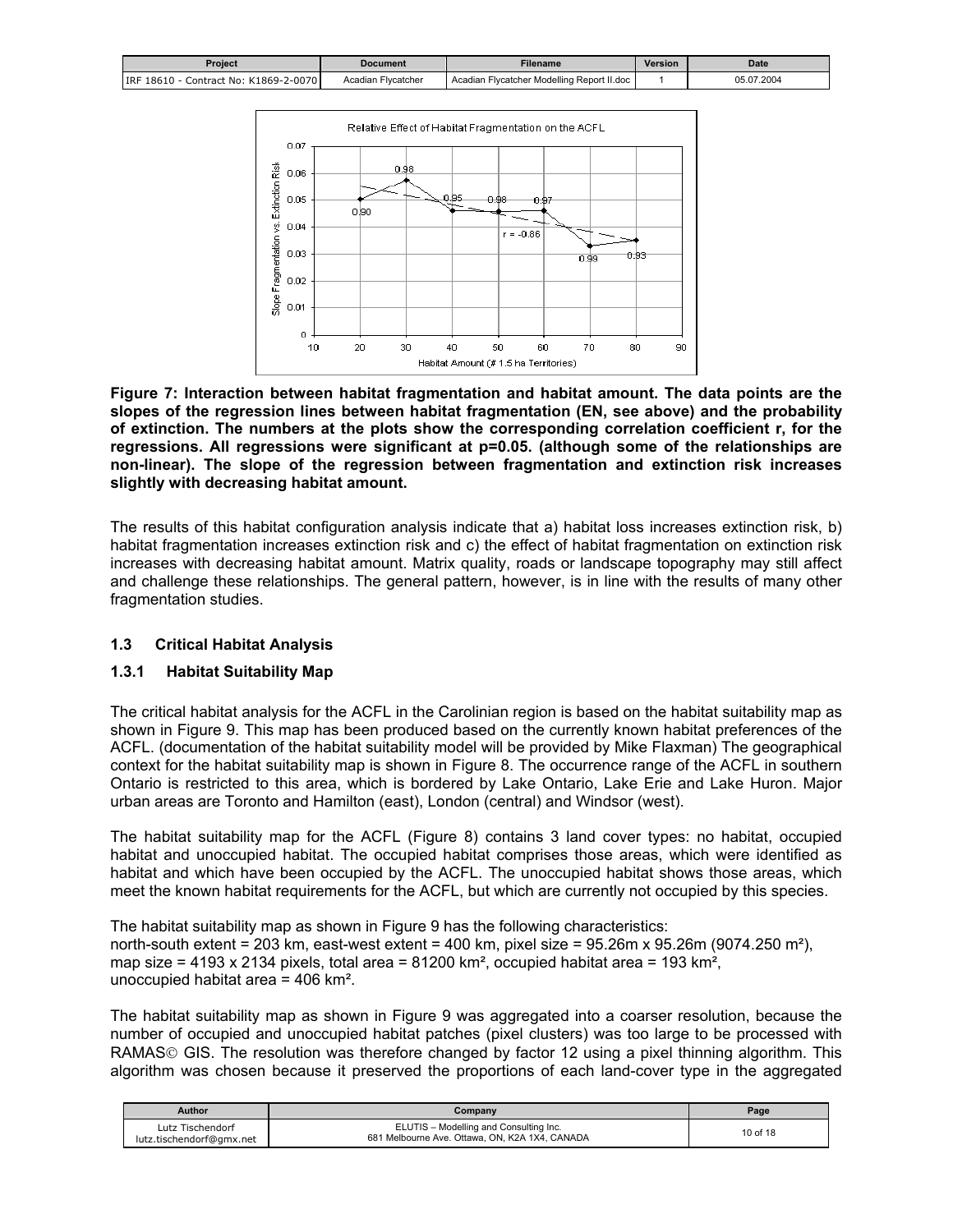<span id="page-10-0"></span>

| Proiect                                | <b>Document</b>    | Filename                                   | <b>Version</b> | Date       |
|----------------------------------------|--------------------|--------------------------------------------|----------------|------------|
| IRF 18610<br>Contract No: K1869-2-0070 | Acadian Flycatcher | Acadian Flycatcher Modelling Report II.doc |                | 05.07.2004 |

maps. The aggregated habitat suitability map used for the population models has the following characteristics: pixel size = 1143m x 1143m (1.306 km²), map size = 349 x 177 pixels.



**Figure 8: Study area and occurrence range of the ACFL in southern Ontario.** 



**Figure 9: Habitat suitability map for the Acadian Flycatcher (400 x 203 km)** 

| Author                                       | Company                                                                                  | Page     |
|----------------------------------------------|------------------------------------------------------------------------------------------|----------|
| Lutz Tischendorf<br>lutz.tischendorf@gmx.net | ELUTIS - Modelling and Consulting Inc.<br>681 Melbourne Ave. Ottawa, ON, K2A 1X4, CANADA | 11 of 18 |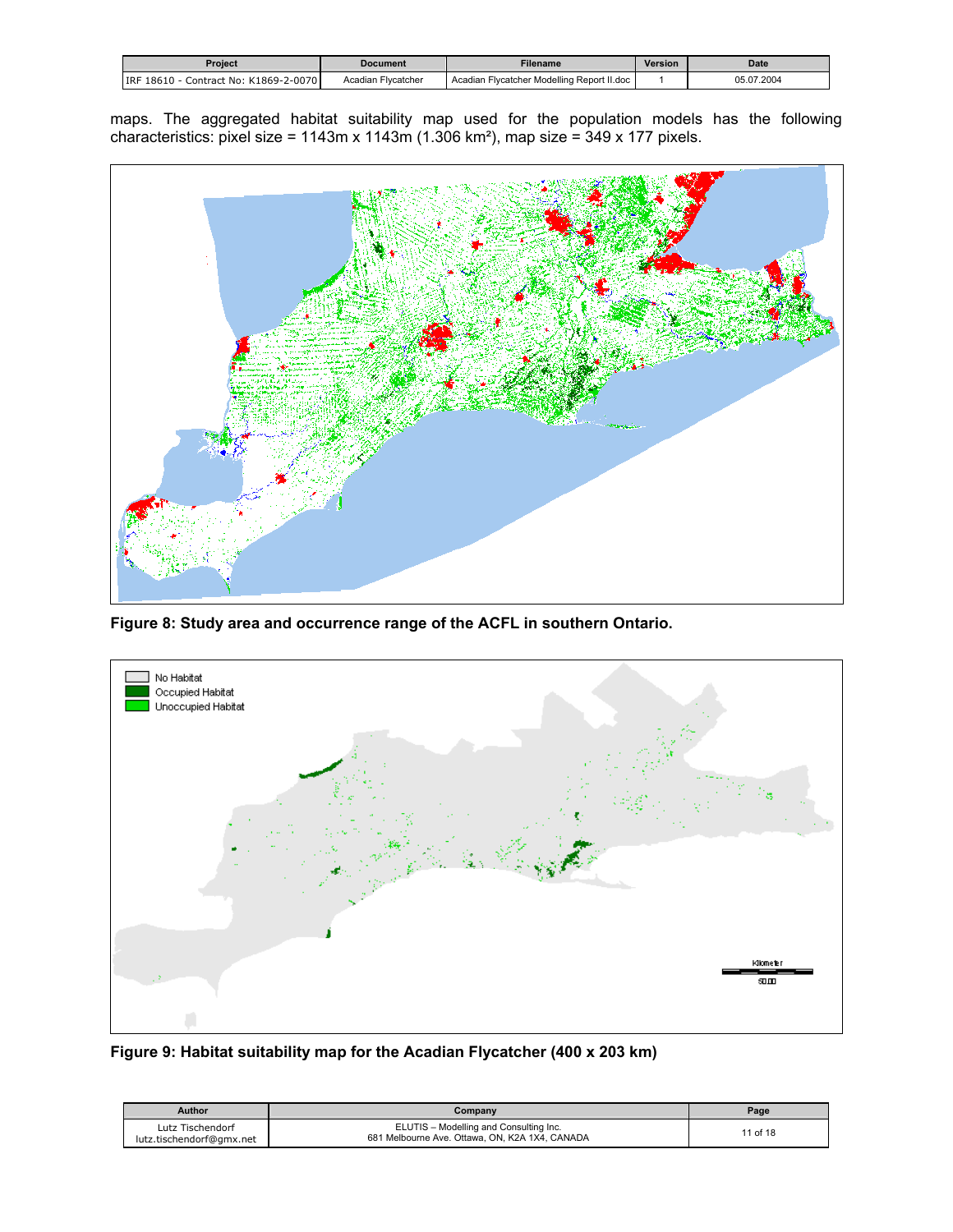<span id="page-11-0"></span>

| Proiect                                  | Document           | Filename                                   | Version | <b>Date</b> |
|------------------------------------------|--------------------|--------------------------------------------|---------|-------------|
| Contract No: K1869-2-0070<br>IRF 18610 - | Acadian Flycatcher | Acadian Flycatcher Modelling Report II.doc |         | 05.07.2004  |

### **1.3.2 Source – Sink habitat**

The spatially explicit and individual based population model PATCH was used to rank habitat according to recorded average occupancy and net emigration rates. Higher occupancy rates indicate more sustainable populations. Higher net emigration rates indicate source habitat.

The population model as described in 1.2 (Table 2) was applied to the habitat suitability map as shown in Figure 9. In a first step, occupied habitat was extracted from the habitat suitability map and simulations were conducted on occupied habitat only. In a second step, simulations were conducted on all occupied and unoccupied habitat. Initial populations were seeded in locations, which were occupied in 2002. Reproduction was restricted to habitat area, whereas movement (dispersal) could occur in non-habitat. Individuals could move up to 100 territories, which corresponds to the observed movement/dispersal distance of about 100 km. Moving individuals chose the closest available territory while moving. (Note, patch allows to set the movement mode to 'random walk', 'optimal' and 'closest') Since no data are available for the territory selection of the ACFL and random walk is unlikely, individuals are assumed to chose the closest available territory while moving. A sensitivity analysis between the 'optimal' and 'closest' movement mode showed slight but insignificant differences in the model output.

Side fidelity for adult individuals was set to medium out of the options 'low', 'medium' and 'high'. Simulations were conducted for 100 time steps (years) and replicated 100 times. Patch records occupancy rates, emigration and immigration rates into patches among other demographic measures. The results are illustrated in Figure 10 and 11.

| Author                                       | Company                                                                                  | Page     |
|----------------------------------------------|------------------------------------------------------------------------------------------|----------|
| Lutz Tischendorf<br>lutz.tischendorf@gmx.net | ELUTIS - Modelling and Consulting Inc.<br>681 Melbourne Ave. Ottawa, ON, K2A 1X4, CANADA | 12 of 18 |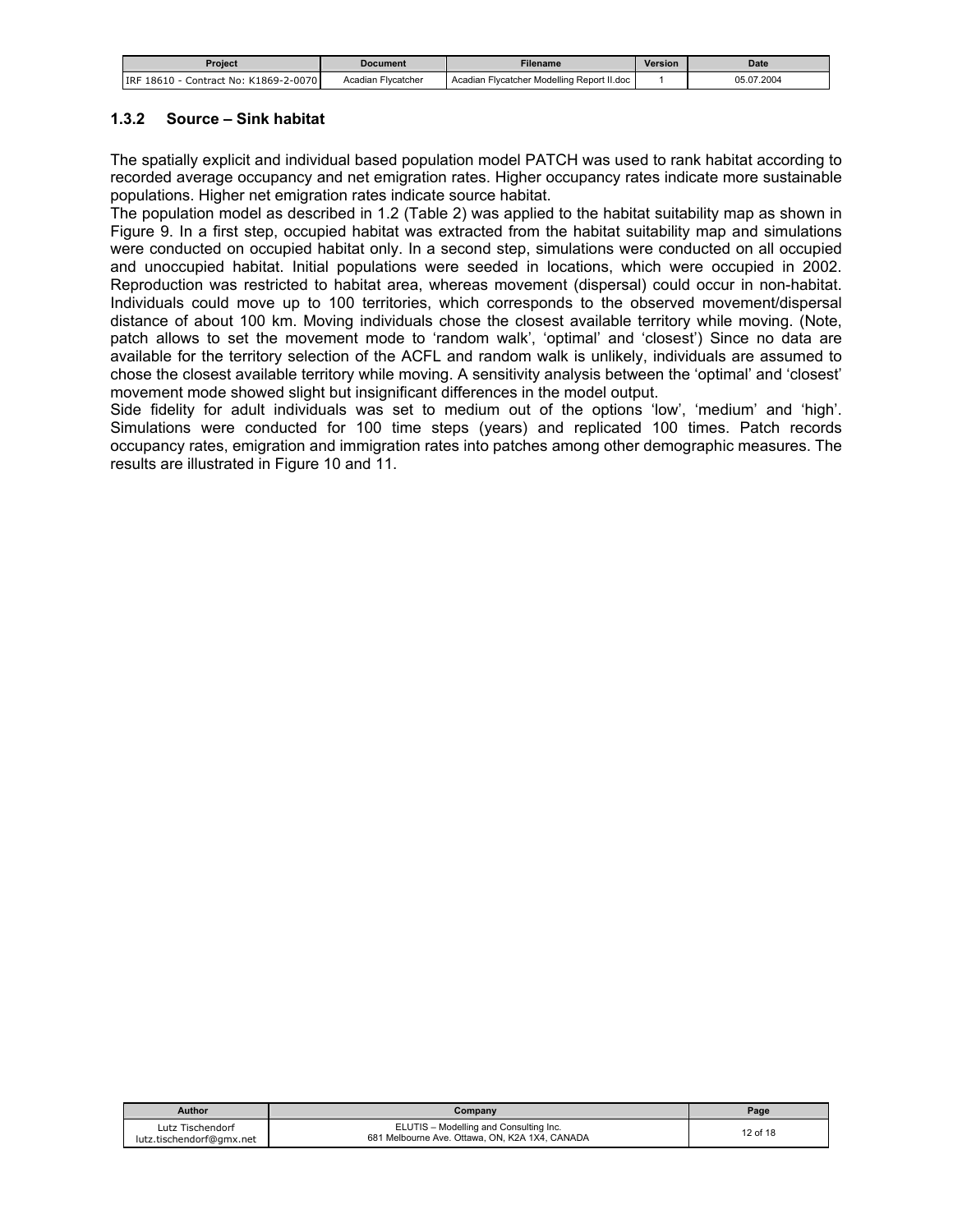<span id="page-12-0"></span>

| Proiect                                | <b>Document</b>    | Filename                                   | Version | Date       |
|----------------------------------------|--------------------|--------------------------------------------|---------|------------|
| Contract No: K1869-2-0070<br>IRF 18610 | Acadian Flycatcher | Acadian Flycatcher Modelling Report II.doc |         | 05.07.2004 |



# **Figure 10: Occupancy rates and source – sink characteristics for occupied habitat.**

| Author                                       | Company                                                                                  | Page     |
|----------------------------------------------|------------------------------------------------------------------------------------------|----------|
| Lutz Tischendorf<br>lutz.tischendorf@gmx.net | ELUTIS - Modelling and Consulting Inc.<br>681 Melbourne Ave. Ottawa, ON, K2A 1X4, CANADA | 13 of 18 |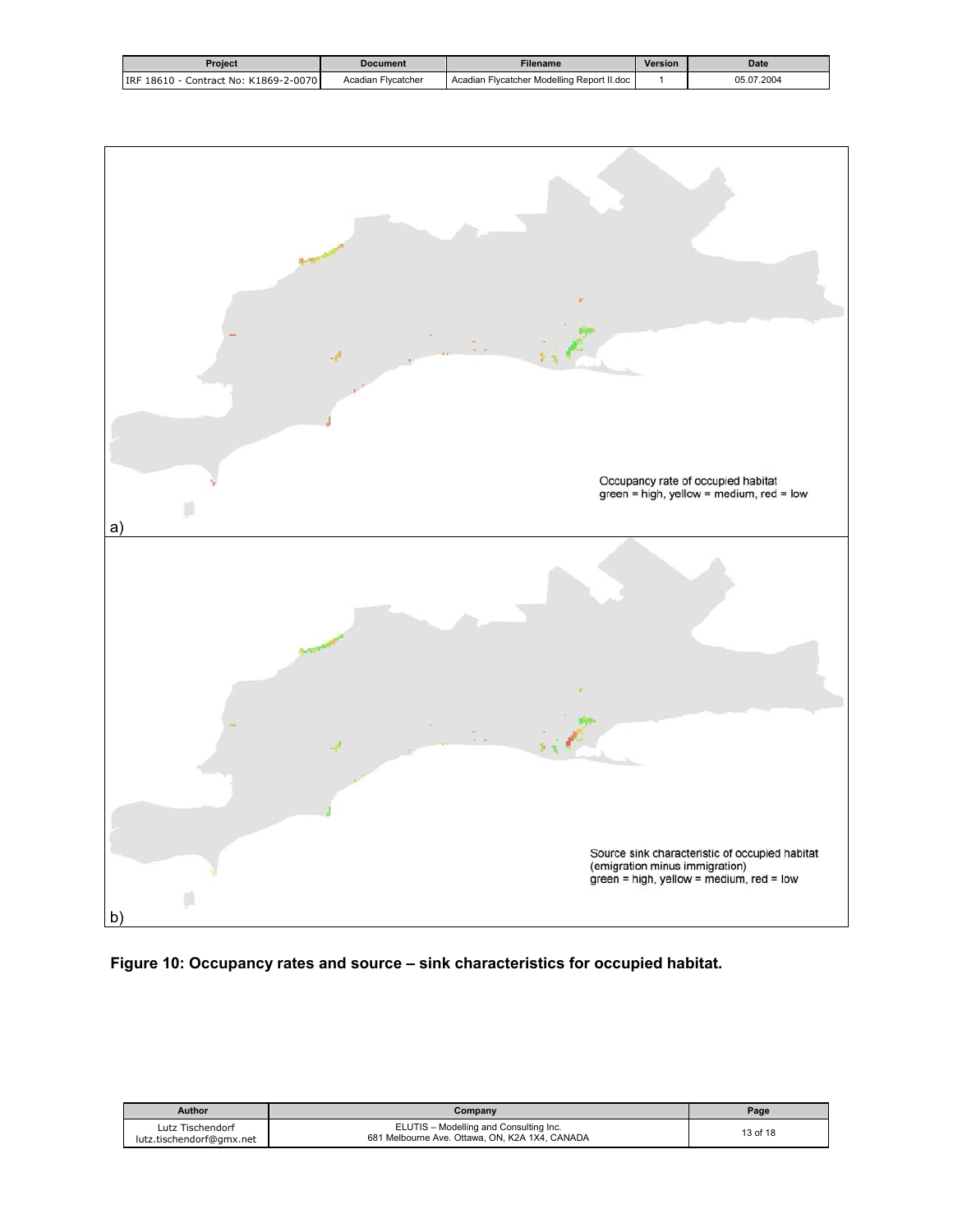<span id="page-13-0"></span>

| Proiect                                | <b>Document</b>    | Filename                                   | Version | <b>Date</b> |
|----------------------------------------|--------------------|--------------------------------------------|---------|-------------|
| Contract No: K1869-2-0070<br>IRF 18610 | Acadian Flycatcher | Acadian Flycatcher Modelling Report II.doc |         | 05.07.2004  |



# **Figure 11: Occupancy rates and source – sink characteristics for all identified suitable habitat**

| <b>Author</b>                                | Company                                                                                  | Page     |
|----------------------------------------------|------------------------------------------------------------------------------------------|----------|
| Lutz Tischendorf<br>lutz.tischendorf@gmx.net | ELUTIS - Modelling and Consulting Inc.<br>681 Melbourne Ave. Ottawa, ON, K2A 1X4, CANADA | 14 of 18 |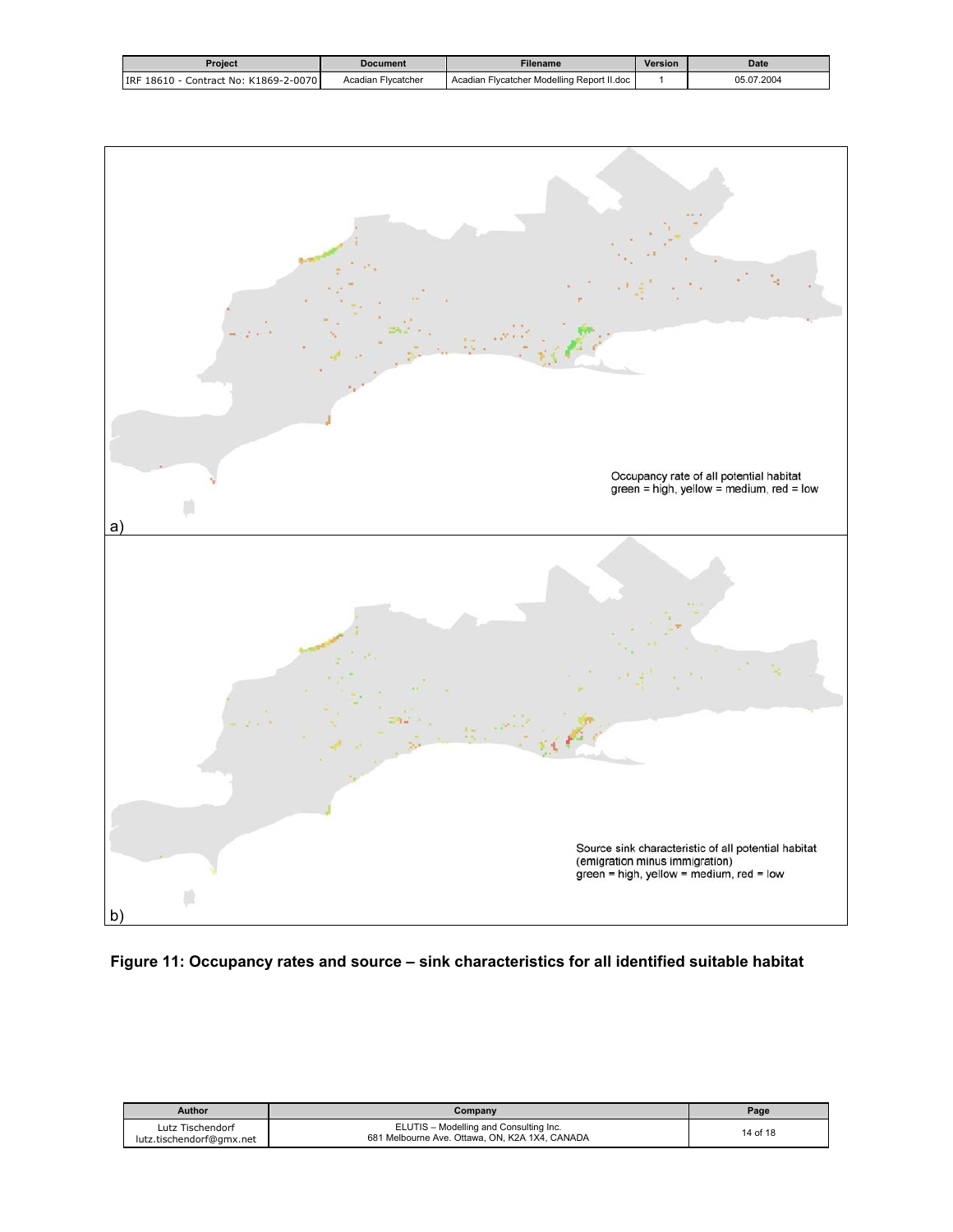<span id="page-14-0"></span>

| Project                                | <b>Document</b>    | <b>Filename</b>                            | Version | <b>Date</b> |
|----------------------------------------|--------------------|--------------------------------------------|---------|-------------|
| IRF 18610<br>Contract No: K1869-2-0070 | Acadian Flycatcher | Acadian Flycatcher Modelling Report II.doc |         | 05.07.2004  |

# **1.3.3 Analysis of the population viability in the Carolinian region**

The population model as described in section 1.2 was applied to the habitat suitability map using RAMAS© GIS in order to estimate the viability of the ACFL population based on the habitat configuration in the Carolinian region. The simulation procedure corresponds to those used in the habitat configuration analysis (see section 1.2.5). Simulations were conducted on occupied habitat only and on all identified suitable habitat as shown in Figure 9. The results are shown in Figure 12.



**Figure 12: Extinction risk and predicted population abundance for the ACFL in the Carolinian region when residing in occupied habitat only (a) and when using both occupied and potential suitable habitat (b).** 

The results of the simulated population dynamics on the habitat suitability map indicate a population decline and a high extinction risk for the ACFL population over a time span of 100 years. The maximum recorded population abundances are near 100 individuals and not visibly higher when all suitable habitat can be used (compare Figure 12 a and b). Extinction risk is slightly lower when all suitable habitat is available. Overall, the results are almost identical to those obtained from the initial, non-spatial analysis of the demographic viability of the ACFL population (see section 1.2.3). This indicates and confirms that the demographic limitation may by far offset limitations caused by habitat configuration, such as habitat amount and fragmentation. It is still possible, however, that habitat quality in the Carolinian region (in addition to possible climatic constraints) is the main reason for the lower demographic potential of the ACFL population.

# **1.3.4 Critical Habitat**

In order to identify the most critical habitat patches (in addition to the source-sink ranking as shown in Figures 10 and 11), a patch-removal experiment was conducted. The population dynamics of the ACFL were simulated on the habitat suitability map using RAMAS<sup>©</sup> GIS. Several replicate simulation runs were conducted while each time one patch was removed. The difference in the risk of extinction resulting from simulations on all habitat patches and those from simulations where one patch was removed indicate the relative importance of the habitat patch for the extinction probability. Patch size was also considered in ranking the criticality of the habitat patches. In the resulting critical habitat map (see Figure 12) all those patches are categorized as critical (and marked in red colour), which are either larger than 40 km² or which reduce the extinction risk by more than 2 percent. Note that this categorization is arbitrary and for the purpose of highlighting the most critical habitat patches. Criticality is actually directly proportional to the relative importance of a patch to the extinction risk and to its size.

This experiment was conducted on the occupied habitat map only. The results are shown in Figure 13.

The results indicate that generally larger patches have the stronger effects on the extinction risk and must therefore be regarded as critical habitat. The most important habitat patch (12 in Figure 13a) is "Skunks

| <b>Author</b>                                | Company                                                                                  | Page     |
|----------------------------------------------|------------------------------------------------------------------------------------------|----------|
| Lutz Tischendorf<br>lutz.tischendorf@gmx.net | ELUTIS - Modelling and Consulting Inc.<br>681 Melbourne Ave. Ottawa, ON, K2A 1X4, CANADA | 15 of 18 |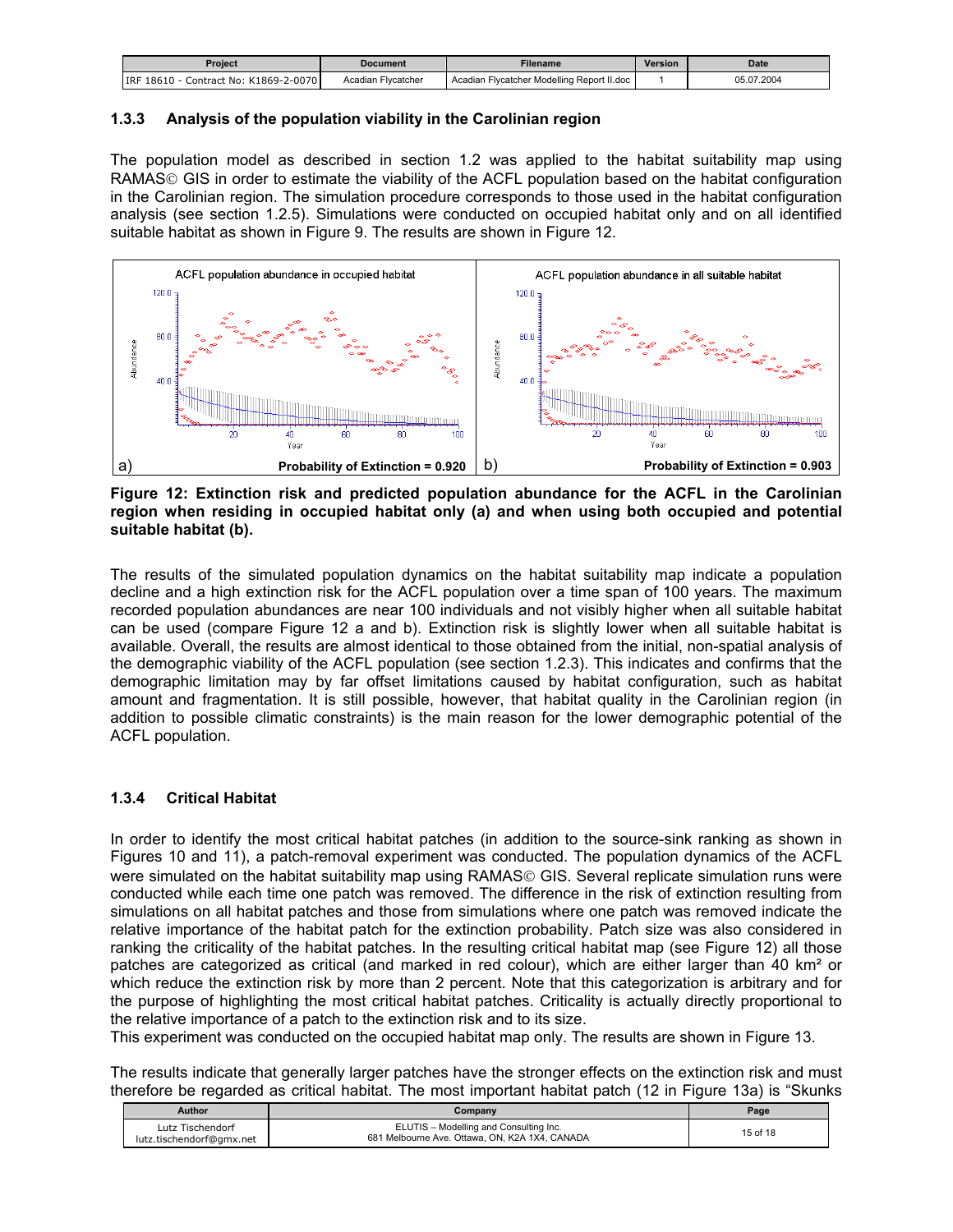<span id="page-15-0"></span>

| Proiect                                | Document           | <b>Filename</b>                            | <b>Version</b> | Date           |
|----------------------------------------|--------------------|--------------------------------------------|----------------|----------------|
| Contract No: K1869-2-0070<br>IRF 18610 | Acadian Flycatcher | Acadian Flycatcher Modelling Report II.doc |                | .2004<br>05.07 |

M". This area accounts for 12 percent of the viability of the ACFL population. In other words, removing this habitat would increase the extinction risk of the ACFL population by 12 percent. The second most important habitat patch is the area around "Kettle Po" and "Lambton C" (1 in Figure 13a). This area accounts for about 10 percent of the ACFL population viability. Other areas are larger but less critical. Note that this ranking is based and highly dependent on the initial seeding locations for the populations in the model. Occupancy locations from 2002 were used to distribute the initial 30 females across the habitat area in the habitat suitability model. Habitat patches with initial population sizes greater than zero will have a stronger effects on the extinction probability compared to those, which are not occupied initially. This applies in particular for the ACFL population, which may not have the capability to colonize all available habitat over time due to its demographic limitation.



**Figure 13: Relative importance of occupied habitat patches to the extinction risk of the ACFL populations. a) Most critical habitat patches are marked in red colours in the critical habitat map. b) Relative importance of the habitat patches to the extinction risk. c) Sizes of the habitat patches.** 

| Author                                       | Company                                                                                  | Page     |
|----------------------------------------------|------------------------------------------------------------------------------------------|----------|
| Lutz Tischendorf<br>lutz.tischendorf@gmx.net | ELUTIS - Modelling and Consulting Inc.<br>681 Melbourne Ave. Ottawa, ON, K2A 1X4, CANADA | 16 of 18 |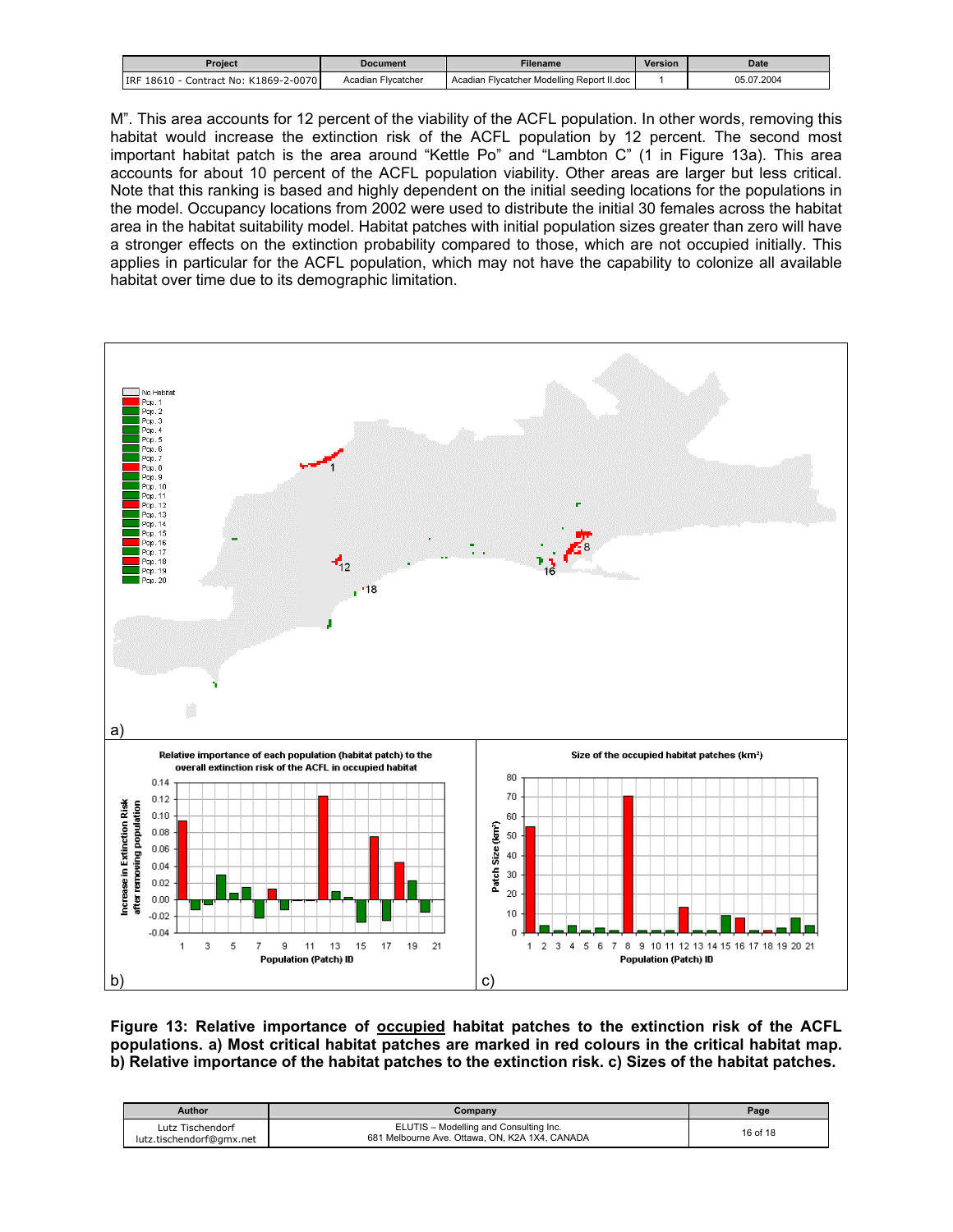<span id="page-16-0"></span>

| Proiect                                    | <b>Document</b>       | Filename                                   | Version | Date       |
|--------------------------------------------|-----------------------|--------------------------------------------|---------|------------|
| Contract No: K1869-2-0070<br>IRF 18610 - 0 | Flycatcher<br>Acadian | Acadian Flycatcher Modelling Report II.doc |         | 05.07.2004 |

#### **2 References**

Akçakaya, H.R. and W. Root. 2002. RAMAS Metapop: Viability Analysis for Stage-structured Metapopulations (version 4.0). Applied Biomathematics, Setauket, New York.

Bisson, I.A., Martin, D. and Stutchbury, B.J.M. 2000. Acadian Flycatcher, *Empidonax virescens*, Nest site characteristics at the northern edge of its range. The Canadian Field Naturalist. 114: 689-691.

Donovan, T. M. and Flather, C.H. 2002. Relationships among north American songbird trends, habitat fragmentation and landscape occupancy. Ecological Applications 12(2):364-374.

Fahrig L. 1997. Relative effects of habitat loss and fragmentation on population extinction. Journal of Wildlife Management 61: 603–610.

Fahrig L. 1998. When does fragmentation of breeding habitat affect population survival? Ecological Modelling 105: 273–292.

Jaeger J., Tischendorf, L. and Fahrig, L. 2003. A new measure of habitat fragmentation. submitted.

Robinson, S.K. and Robinson W.D. 2001. Avian nesting success in a selectively harvested north temperate deciduous forest. Conservation Biology. 15(6):1763-1771.

Schmidt, K.A. and Whelan, C.J. 1999. Nest placement and mortality: Is nest predation a random event in space and time? The Condor. 101:916-920.

Schumaker, N.H. 1998. A users guide to the PATCH model. EPA/600/R-98/135. U.S. Environmental Protection Agency, Environmental Research Laboratory, Corvallis, Oregon.

Sedgwick, J.A. and Knopf, F.L. 1987. Breeding bird response to cattle grazing of a cottonwood bottomland. Journal of Wildlife Management. 51(1):230-237.

Tischendorf, L. and Fahrig L. 2000. How should we measure landscape connectivity? Landscape Ecology 15: 633–641.

Tischendorf, L. 2001. Can landscape indices predict ecological processes consistently? Landscape Ecology 16: 235–254.

Whitehead, D.R. and Taylor, T. 2002. Acadian Flycatcher. The birds of North America, No. 614.

Wilson, R.R. and Cooper R.J. 1998. Acadian Flycatcher nest placement: does placement influence reproductive success? The Condor. 100:673-679.

Woolfenden, B.E. and Stutchbury, B.J.M. 2003. Population status and productivity of the Acadian Flycatchers in the Carolinian forest – An interim report.

| Author                                       | $\mathcal{L}$ ompany                                                                     | Page     |
|----------------------------------------------|------------------------------------------------------------------------------------------|----------|
| Lutz Tischendorf<br>lutz.tischendorf@gmx.net | ELUTIS - Modelling and Consulting Inc.<br>681 Melbourne Ave. Ottawa, ON, K2A 1X4, CANADA | 17 of 18 |